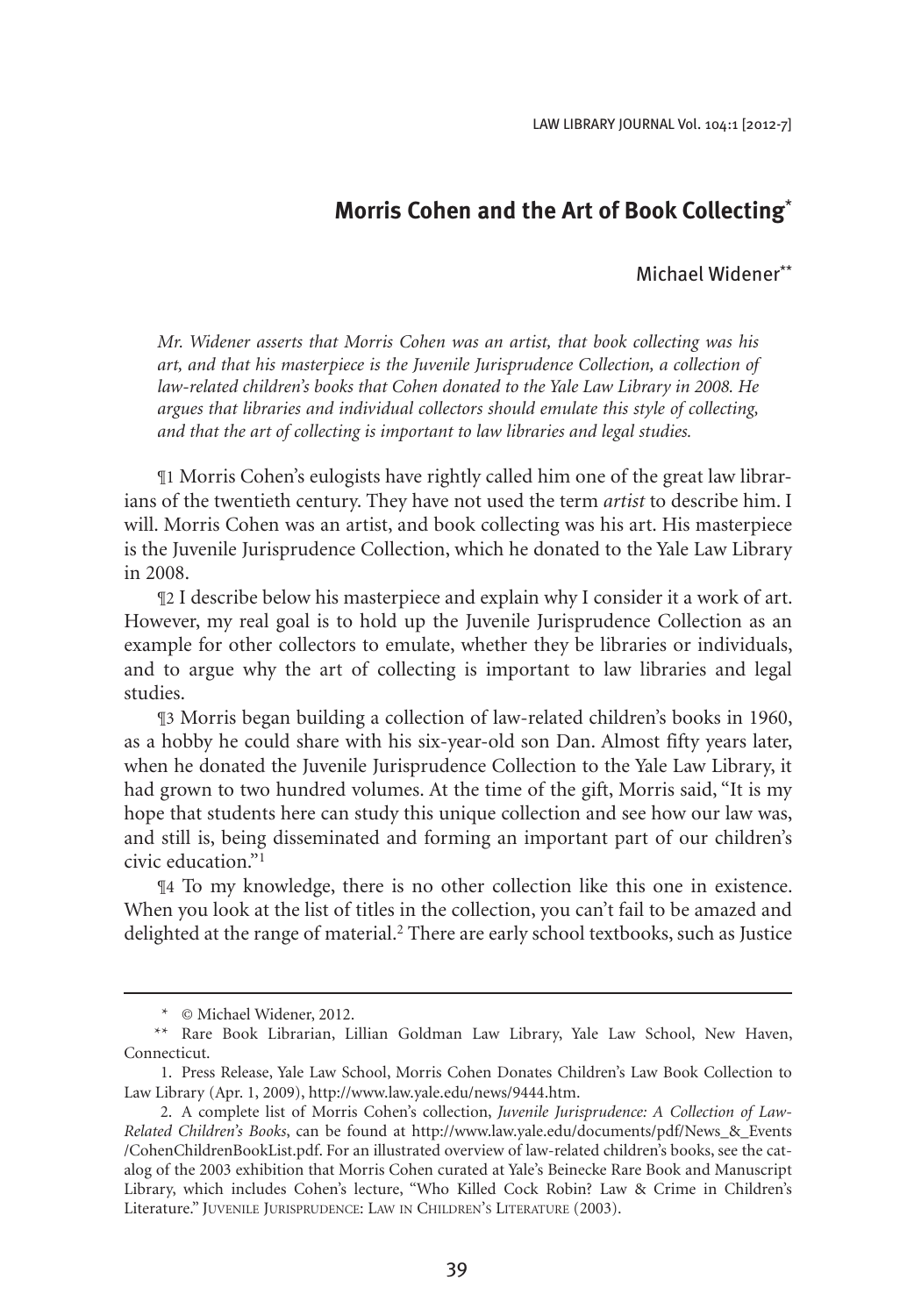40 LAW LIBRARY JOURNAL Vol. 104:1 [2012-7]

Joseph Story's *The Constitutional Class Book*. <sup>3</sup> There are moralizing works like *Juvenile Trials for Robbing Orchards, Telling Fibs, and Other Heinous Offences*<sup>4</sup> (described by Morris as "a charming exposition of self-government in the schoolroom"5 ). Some of the books are purely for entertainment, such as *The Quarrel and Lawsuit Between Cock Robin and Jenny Wren*<sup>6</sup> or an account of the trial of Lizzie Borden.7 There are judicial biographies such as *A Picture Book of Thurgood Marshall*. <sup>8</sup> A number of the items are legal guides written specifically for children, designed to teach young readers about their rights and roles in the legal system, such as a 1979 guide to family court.<sup>9</sup> Morris did not include treatises on law relating to children that were written for adults or the legal profession; all the titles in the collection are written for children.

¶5 So, should we consider the Juvenile Jurisprudence Collection a work of art?

¶6 Yes, we should, with the sanction of the English rare book dealer and bibliographer Colin Franklin. His provocative and contrarian essay, *Book Collecting as One of the Fine Arts*, <sup>10</sup> argued for new paths in book collecting. Bemoaning "the madhouse of obsession," particularly as regards the perceived value of dust jackets, Franklin wrote that "for a start we could try to distinguish rarity from merit, and perfection from interest."<sup>11</sup> He comes down strongly on the side of merit and interest. "I wish to advocate imperfection," he wrote. "Thus gates to delight might be unlocked, we could all scatter among the immense possibilities of books to experience them by choosing, holding and owning."12 This describes Morris's collection and his approach to collecting. Although many of Morris's law-related children's books could be classified as antiquarian or rare, many others are new or relatively easy to find. The condition of many of them isn't pristine, either; they are children's books, after all, and children can be rough on books. It is the company they kept in their previous lives and the company they keep today that make them special and interesting.

¶7 Franklin's "golden rule" of book collecting, "listen to the book, not to the bibliographers,"13 certainly held true for Morris and Dan in seeking out children's books with legal connections. They had no list to follow; they were completely on their own. Theirs was the thrill of the hunt. It was a work of imagination, of discernment, commitment, risk taking. I seriously doubt whether they had any idea

<sup>3.</sup> JOSEPH STORY, THE CONSTITUTIONAL CLASS BOOK (Boston, Hilliard, Gray 1834).

<sup>4.</sup> R. JOHNSON, JUVENILE TRIALS FOR ROBBING ORCHARDS, TELLING FIBS, AND OTHER HEINOUS Offences (3d ed., London, T. Carnan 1776).

 <sup>5.</sup>  Collectors on Collecting at [10] (2002), *available at* http://www.bc.edu/content/dam /files/schools/law\_sites/library/pdf/RBR\_items/pdf/ExhibitCatalogCollectorsCollecting.pdf.

<sup>6.</sup> THE QUARREL AND LAWSUIT BETWEEN COCK ROBIN AND JENNY WREN (London, N. Carpenter, c. 1840).

<sup>7.</sup> JOAN AXELROD-CONTRADA, THE LIZZIE BORDEN "AXE MURDER" TRIAL (2000).

<sup>8.</sup> DAVID A. ADLER, A PICTURE BOOK OF THURGOOD MARSHALL (1997).

<sup>9.</sup> PATI MILES, GOING TO FAMILY COURT (1979).

 <sup>10.</sup> Colin Franklin, *Book Collecting as One of the Fine Arts*, *in* Book Collecting as One of the FINE ARTS AND OTHER ESSAYS 1 (1996).

 <sup>11.</sup> *Id.* at 4.

 <sup>12.</sup> *Id.* at 5.

 <sup>13.</sup> *Id.* at 7.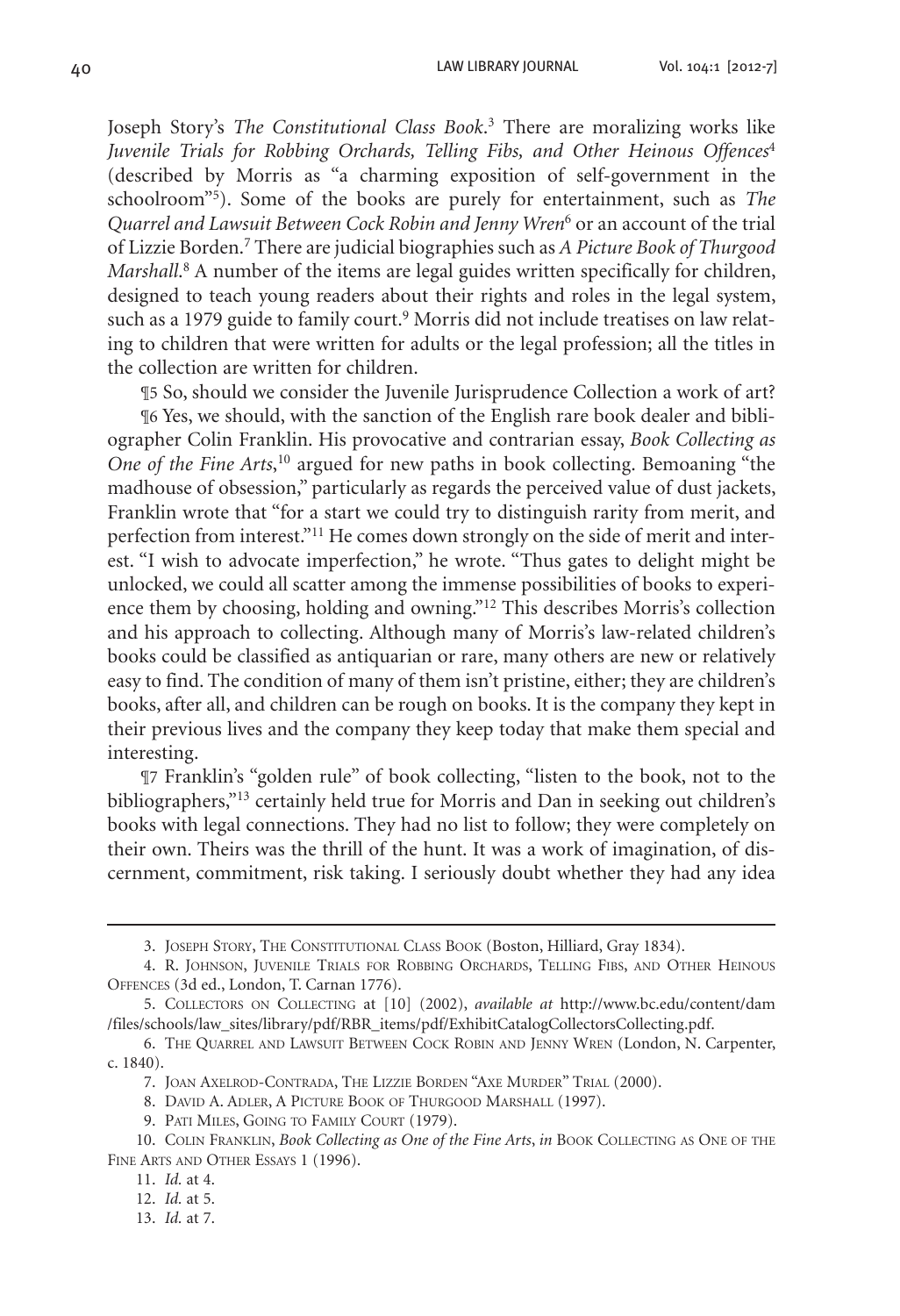when they began of exactly where they were headed. Ultimately, it was a labor of love, as is all art.

¶8 Colin Franklin took his inspiration from Lord David Cecil's 1949 lecture at Oxford University, "Reading as One of the Fine Arts," which provides some useful definitions. "[T]he artist's first aim is not truth but delight," said Cecil. "Even when, like Spenser, he wishes to instruct, he seeks to do so by delighting."14 In building the Juvenile Jurisprudence Collection, Morris most certainly set out to delight himself and his son. The collection's secondary purpose, of instructing, only became apparent much later. Morris began to see how the collection could illustrate the formation of popular conceptions of the law and justice through children's literature. I am reminded of Alan Watson's argument that "[n]utshells introduce beginners to law. As a result they determine forever the pattern and parameters of the lawyer's thought."15

¶9 Cecil goes on to describe the nature of a work of art: "This double impulse to express the individual vision and to work in a particular medium—actuates every true artist. It is the union of the two that produces the phenomenon that we call a work of art."16 The Juvenile Jurisprudence Collection is the product of Morris Cohen's individual vision, expressed in the medium of a book collection.

¶10 I must confess that I admire the Juvenile Jurisprudence Collection in part because it reflects my own quirks as a collection builder, and in part because Morris was kind enough to tolerate and even encourage my quirks. However, I also believe that the collection is a valuable model for other collectors, both institutional and individual.

¶11 First, I want to argue for *special* collections, not *rare* collections. The Juvenile Jurisprudence Collection is not, in the strict sense, a collection of *rare* books, but rather a collection of books that became *special* when gathered as a collection. The term *rare book* has overtones of elitism, exclusivity, preciousness.I want our patrons to use our collections, not admire them from afar. I'm uncomfortable with my own job title, *rare book librarian*, and that of the *rare book room* where I work, although I have yet to come up with better labels. The term *rare book* has the advantage of being generally understood, while the term *special collection* is rather vague.

¶12 *Rare* also implies *expensive*. Expensive books are not where the opportunities lie, either for individual collectors or for institutions, even institutions like mine. I doubt that Morris paid three-figure prices for the vast majority of the titles in his collection, even for many of the older titles.

¶13 One reason collections like the Juvenile Jurisprudence Collection are economically viable is that they take fresh new looks at familiar territory. Before Morris Cohen, it doesn't seem that anyone had given serious thought to mining children's literature for insights into law. I certainly didn't. Neither have many bookdealers who specialize in children's literature, but who have met my inquiries with blank stares. I suspect Morris encountered similar reactions. In fact, I suspect that collec-

<sup>14.</sup> DAVID CECIL, READING AS ONE OF THE FINE ARTS 4 (1949).

 <sup>15.</sup> Alan Watson, *The Importance of "Nutshells,"* 42 Am. J. Comp. L. 1, 18 (1994).

 <sup>16.</sup> Cecil, *supra* note 14, at 5.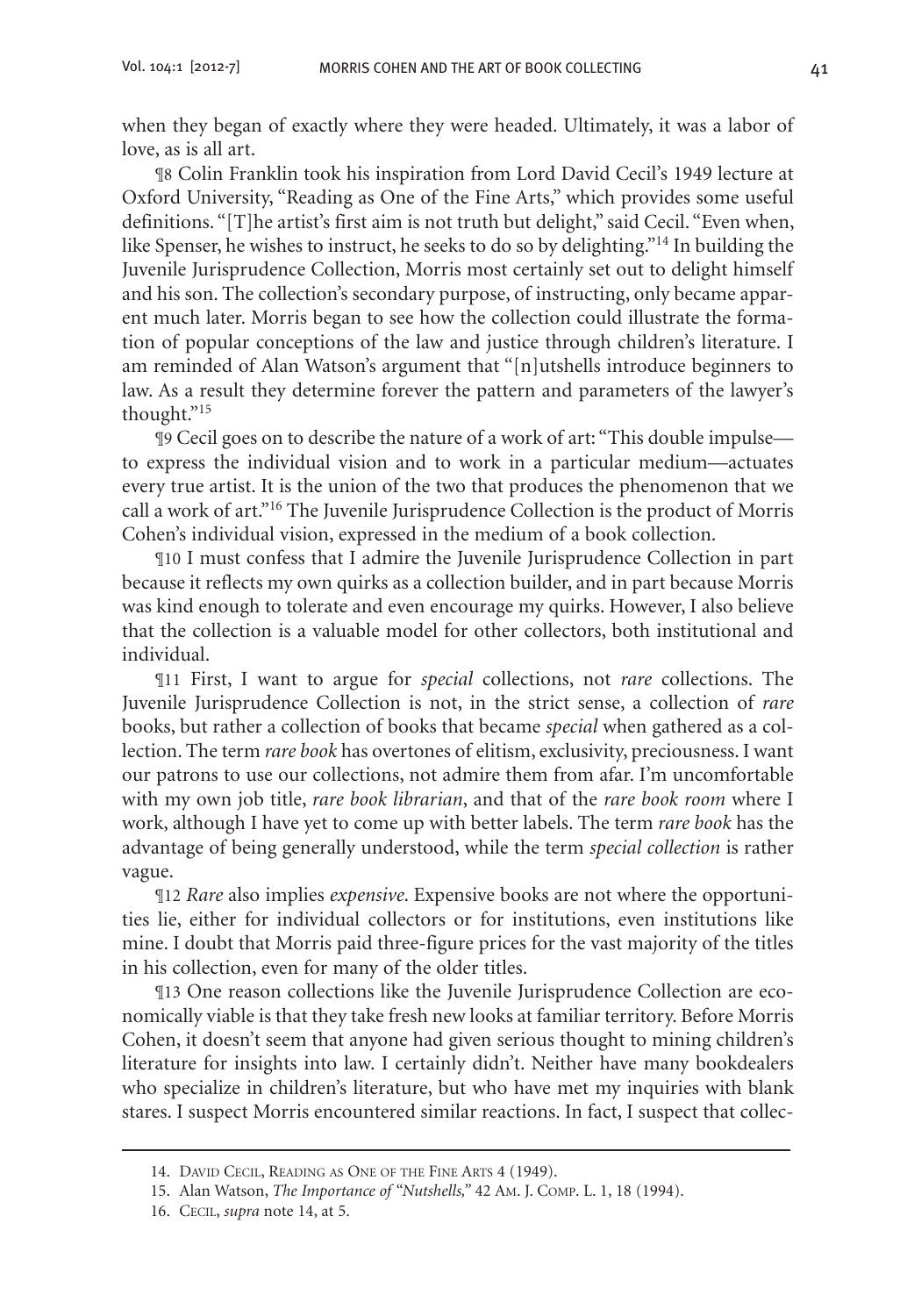tors of children's books would consider many of the books in the Juvenile Jurisprudence Collection to be among the more dreary and uninteresting examples of the genre, with prices that reflect their unattractiveness. In most contexts, a civics textbook is just another boring civics textbook, no matter how old it is. In a collection like Morris's, it takes on a whole new aura.

¶14 In building his collection, Morris also avoided the typical bias of collecting only antiquarian examples. The collection he donated extends from the eighteenth to the twenty-first century. The majority of the titles we have since added to the collection are recent publications. Today's collectors would do well to follow this example.

¶15 Imaginative collecting is an especially attractive option, I believe, for academic law libraries. In this age of increasingly digital library collections, a special collection like the one Morris built is a way for the library to set itself apart from its peers. Such collections can inspire new scholarship, precisely by not following current fashions in research and teaching. Collections like the Juvenile Jurisprudence Collection reach across disciplinary and literary boundaries, encouraging crossfertilization. As products of serendipity, they can in turn promote serendipity. If they do nothing more than inspire faculty and students to look at the old and familiar in new ways, they have performed a useful function.

¶16 There is another lesson to be learned from the Juvenile Jurisprudence Collection: the importance of sustained effort. Morris and his son Dan spent almost fifty years building this collection. Sustaining a collection-building project over a long period of time is admittedly not easy. Academic libraries, law and otherwise, are littered with collections that were abandoned in midstream when a professor or librarian departed, or lost interest, or lost their institution's support.

¶17 So many fertile, unplowed fields of legal literature still await the determined and enthusiastic collector, even traditional fields such as author collections. For example, a Boston College law student became an avid collector of the nineteenth-century legal author and Harvard law professor Simon Greenleaf, and he did not limit himself to Greenleaf's legal treatises but also collected Greenleaf's religious tracts and fiction.<sup>17</sup> Genres such as jury speeches and casebooks could also be worthwhile. I have a hunch that surprising things could be learned from a collection of little law books. Legal poetry is a field I've dabbled in, but a serious collector could do much better. Collecting legal ephemera is labor intensive, but the prices are low and the potential is vast, in terms of both supply and research value. Many collections can be started by taking a fresh look at what a library already owns. For the past five years I have been building a collection of law books with illustrations, but the majority of the collection is made up of volumes that the Yale Law Library acquired decades ago.

¶18 I seriously doubt that many law librarians have ever thought of themselves as artists, Morris Cohen included. But he had fun and made life fun for others, and there is an art to that. One of the hallmarks of Morris's career was his determina-

 <sup>17.</sup> The collection was featured in an exhibit at the Boston College Law Library. *A Law Student Collects: Simon Greenleaf and Michael Morales—Spring 2009*, Boston Coll. Law, http://www.bc.edu /schools/law/library/about/rarebook/exhibitions/greenleaf09.html (last visited Oct. 28, 2011).